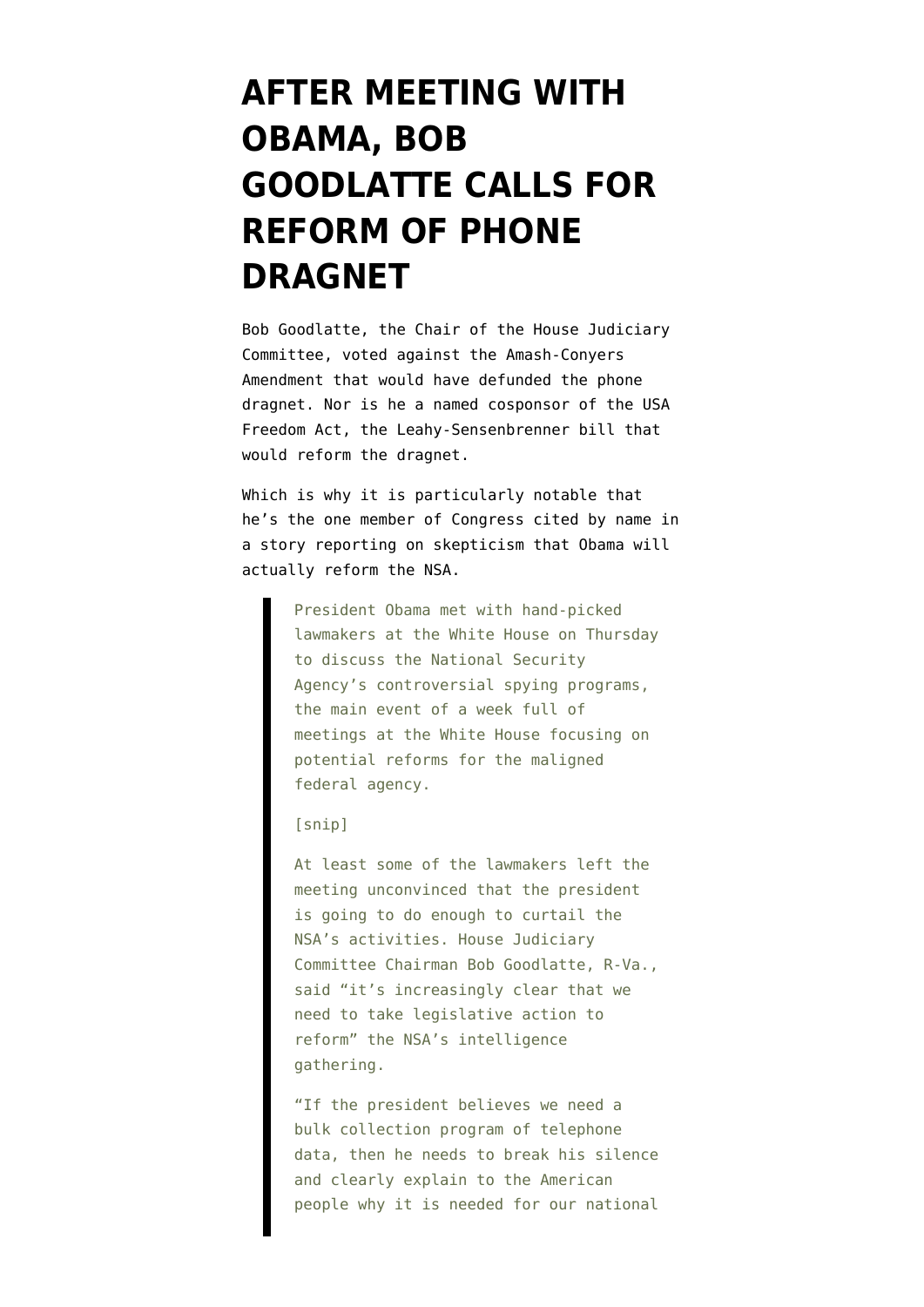security," Goodlatte said in a statement. "Americans' civil liberties are at stake in this debate."

If the President has not yet been able to convince Goodlatte the phone dragnet is necessary, if Goodlatte walks out of meeting with the President calling to legislatively roll back the phone dragnet, it might just have a shot at passing.

Update: Here's Goodlatte's [full statement.](http://judiciary.house.gov/news/2013/01092014.html)

Over the course of the past several months, I have urged President Obama to bring more transparency to the National Security Agency's intelligence-gathering programs in order to regain the trust of the American people. In particular, if the President believes we need a bulk collection program of telephone data, then he needs to break his silence and clearly explain to the American people why it is needed for our national security. The President has unique information about the merits of these programs and the extent of their usefulness. This information is critical to informing Congress on how far to go in reforming the programs. Americans' civil liberties are at stake in this debate.

With each new revelation of the scope of these programs, it's increasingly clear that we need to take legislative action to reform some of our nation's intelligence-gathering programs to ensure that they adequately protect Americans' civil liberties and operate in a sensible manner. We also need to ensure the laws are clear so that the U.S. tech industry is not disadvantaged vis-à-vis their foreign competitors. The House Judiciary Committee, which has primary jurisdiction over the legal framework of these programs, has